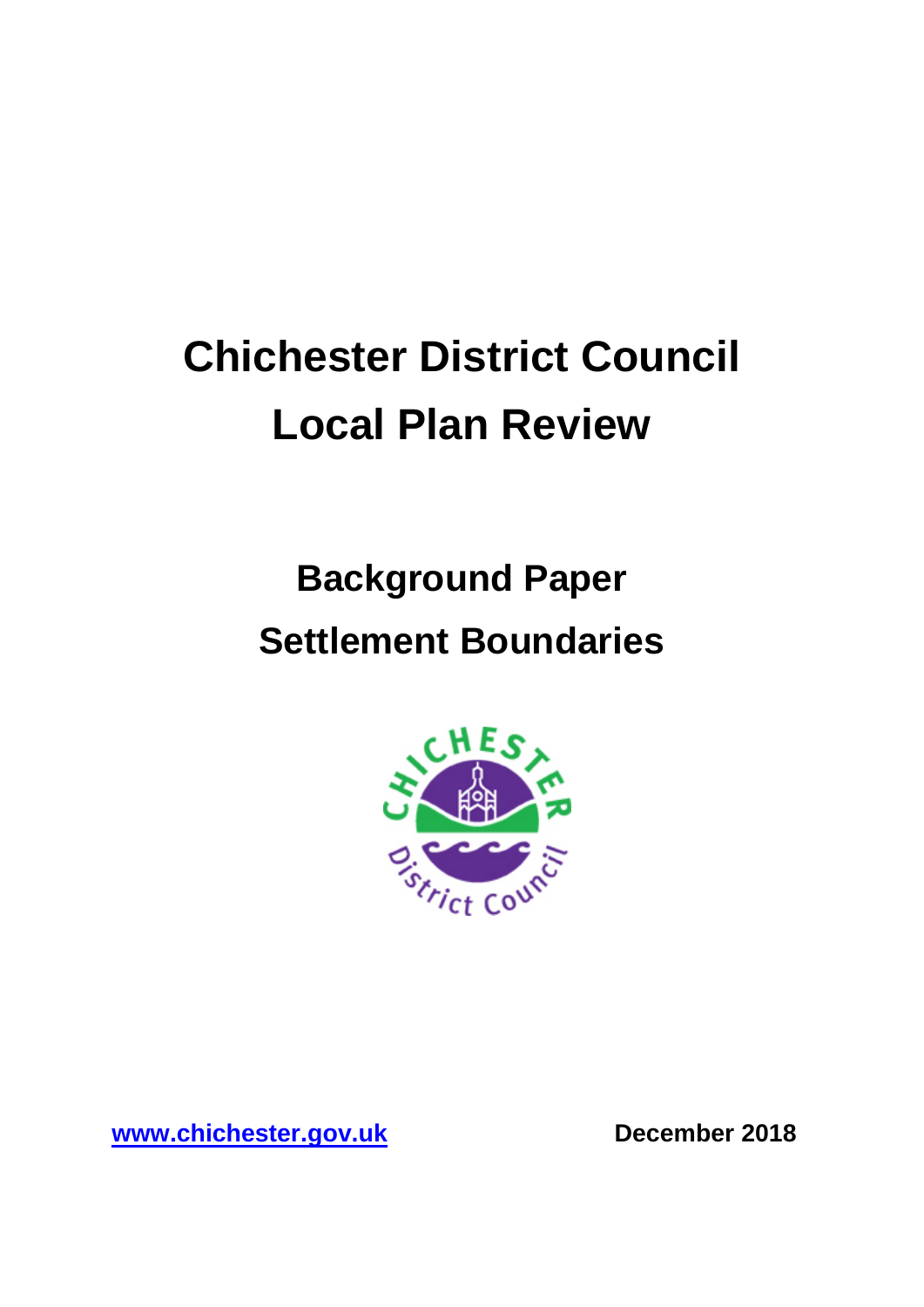## **1. Introduction**

- 1.1 The purpose of this paper is to provide justification for the Council's approach to reviewing settlement boundaries for those settlements in the Chichester Local Plan Review Plan area.
- 1.2 Settlement boundaries are a recognised, and generally accepted, essential tool for the management of development, principally to prevent the encroachment of development into the countryside.

# **2. Background**

2.1 The concept of settlement boundaries is to draw a policy line which separates builtup areas (within which development is, in principle, acceptable), from the countryside (within which, with limited exceptions, it is not).

All of the settlements in the plan area which are classified in the settlement hierarchy as Service Villages or above are defined by settlement boundaries<sup>1</sup>. The justification for a settlement's classification in the settlement hierarchy is set out in the Settlement Hierarchy Background Paper.

## **3. Methodology**

- 3.1 Settlement boundaries have previously been drawn close to buildings but may be redrawn to include the whole curtilage of homes and other buildings where they relate well to the existing built-up area.
- 3.2 There is a presumption in favour of development if land is within a settlement boundary and therefore land should only be included within the boundary if that is where development is considered acceptable in principle, subject to compliance with other policies. There is a judgement to be made as to whether other development or areas adjacent to but outside the current settlement policy area relates more to the built environment than to the surrounding countryside. It is important that the methodology is clear, consistently applied, and capable of being easily understood by users.
- 3.3 A desktop study of the area should be undertaken to collect data on current land and built form, land-use, landscape character, woodland cover, field pattern and settlement pattern using GIS and aerial photographs.
- 3.4 Fieldwork will need to be undertaken to visually consider the land and built form, land-use, vegetation, field boundaries and more perceptual aspects like scale, enclosure and visual unity. A decision can be made on whether the boundary is urban or rural in form as well as understanding the condition of landscape features and elements that detract from the overall character of that area.
- 3.5 The above information can then be collated to identify a new settlement boundary or amendments to the existing boundary. Changes will be made to the Policies Map where necessary.

 1 A settlement boundary is not identified at Plaistow.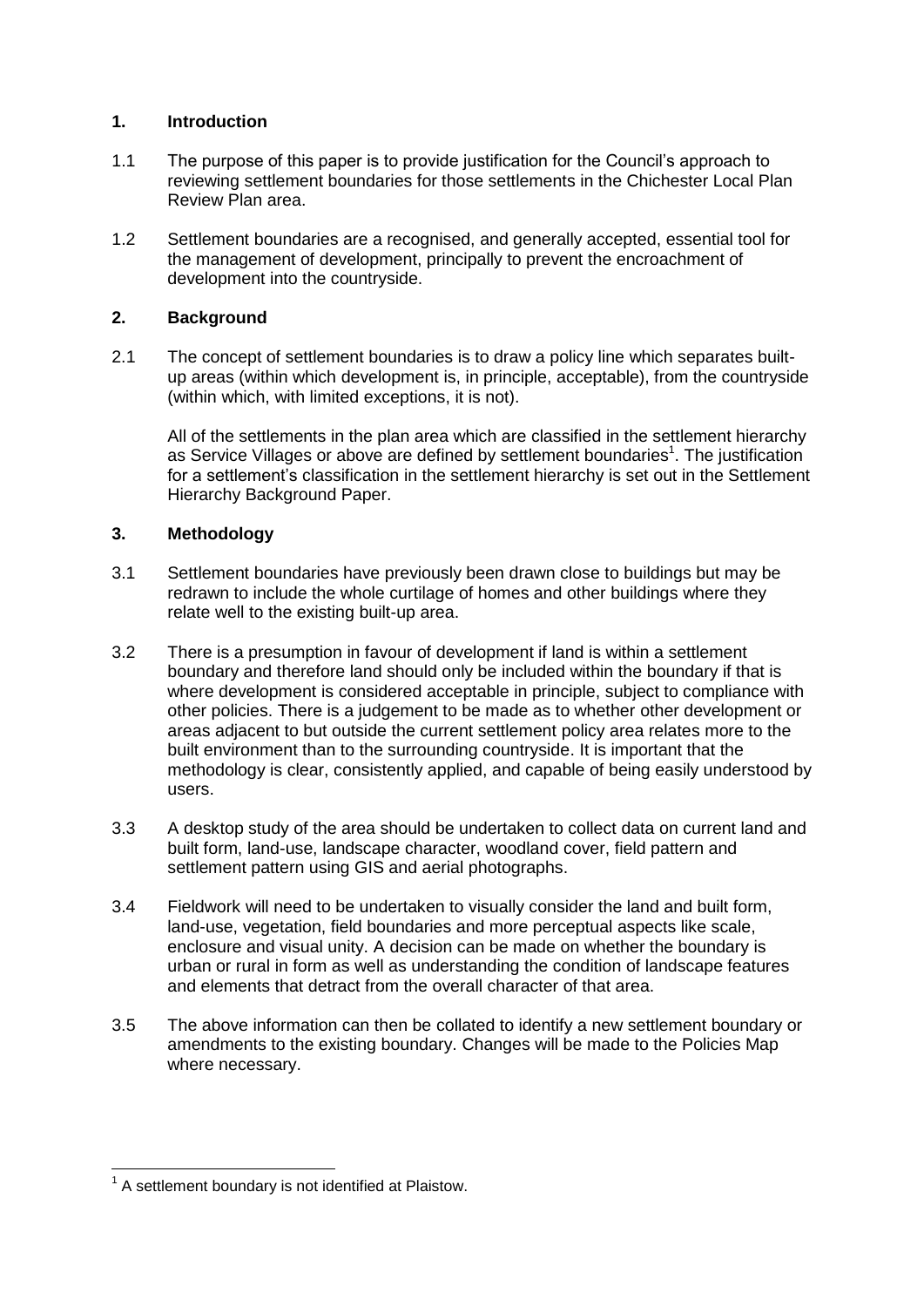The methodology and following key requirements will be used for reviewing settlement boundaries through a subsequent Site Allocation DPD. It will also be available to those parishes who are preparing or reviewing a Neighbourhood Plan.

### **Key requirements:**

- Settlement boundaries should be expanded to include new development adjacent to the existing settlement boundary. This includes sites that have been developed following allocation in the adopted Local Plan, and the allocations in the related Site Allocation DPD, sites that have planning permission, built exception site housing, minor extensions and other areas adjacent to but outside the current settlement boundary that relate more to the built environment than to the surrounding countryside.
- Settlement boundaries need not be continuous, it may be appropriate given the form of a settlement to define two or more separate areas.
- Isolated or sporadic development which is clearly detached from the main settlement should be excluded and, where possible, settlement boundaries should follow a defined feature e.g. field boundary, road, stream, wall or fence.
- New schools, existing and proposed peripheral playing fields, environmental space, allotments, car parks, local green space and community gardens should not be included within the settlement boundary. The exception to this will be if they occur within settlements and are not adjacent to the settlement boundary. In these circumstances, these spaces are often protected from development by existing national and local policies.
- Agricultural buildings may be included in settlement boundaries if they are well related in terms of scale and positioning to the rest of the settlement. Account will also be taken of the availability of defensible boundaries and the age of the building (i.e. how established the building is in the settlement).

#### **4. Settlement Boundary Review**

- 4.1 This settlement boundary review is based on the need to update those settlement boundaries where development has taken place adjacent to the boundary, and which has necessitated an amendment.
- 4.2 The starting point for reviewing the settlement boundaries is with the adopted Local Plan, the Site Allocation Development Plan Document and 'made' Neighbourhood Plans. Many parishes in the plan area are preparing, or have 'made' Neighbourhood Plans. Where an area has a 'made' Neighbourhood Plan, this will identify, in all likelihood, the most up to date settlement boundary. Where parishes review their Neighbourhood Plans, they will consider the need for any amendments and proposed alterations to the settlement boundary as part of the review of the Neighbourhood Plan. The Site Allocation Development Plan Document also reviewed a number of settlement boundaries within the plan area. Where these documents have already reviewed relevant settlement boundaries, the Council has chosen not to review them again, unless additional subsequent development adjacent outside the settlement boundary has taken place. There may be a need for a further review of settlement boundaries through Neighbourhood Plans or a subsequent Site Allocation Development Plan Document.